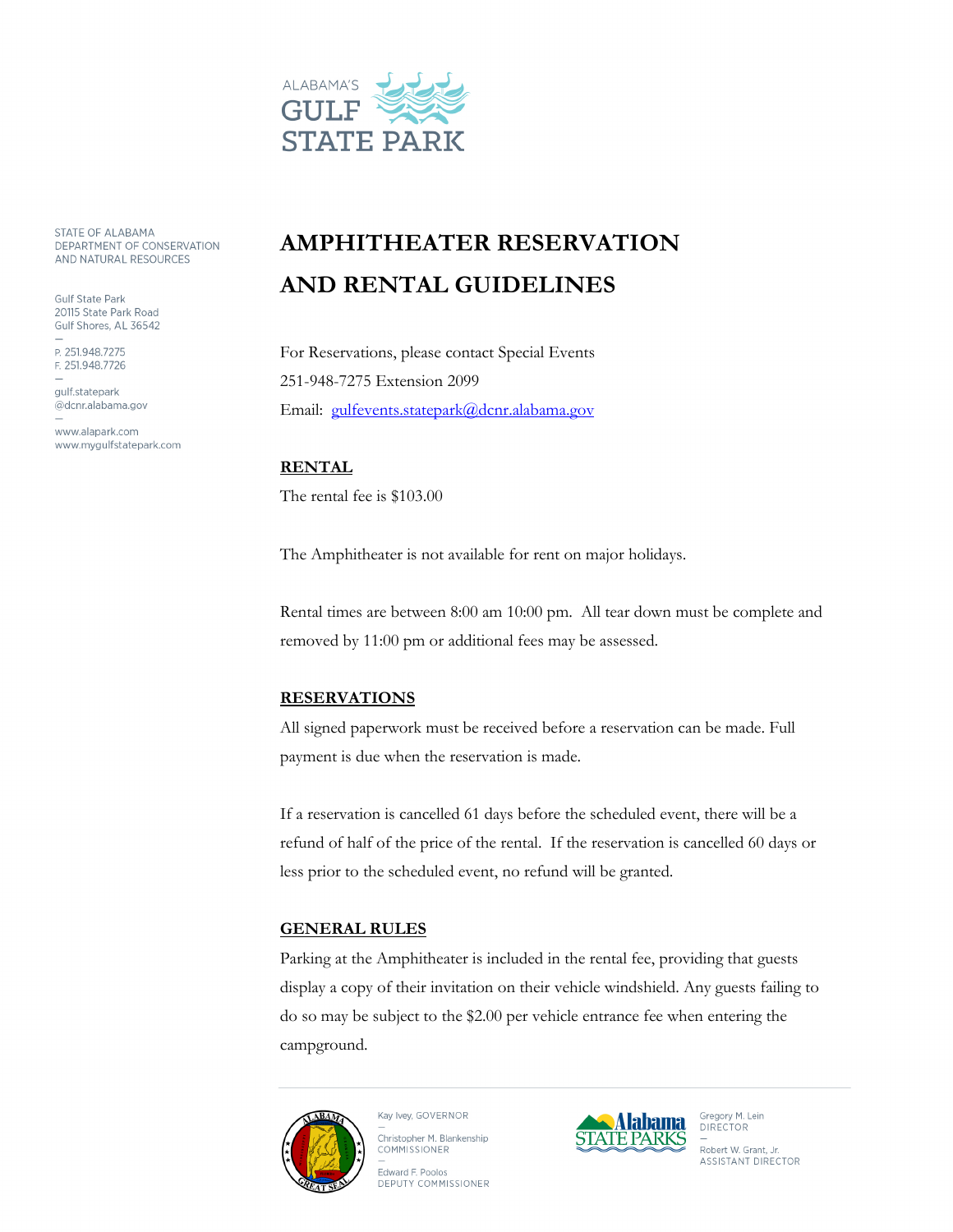Any outside vendor used for an event at the Amphitheater must acquire a Special Events Vendor Permit. The permit fee is \$40.00 and must be obtained through the Special Events Office before the date of the event.

**NO ALCOHOL** is allowed at the Amphitheater.

The Amphitheater is an unmonitored outdoor facility. Gulf State Park is not responsible for any lost, damaged, or stolen items.

The renter is responsible for all set-up and tear-down.

The facilities that surround the Amphitheater are open to the public. Renter's may not disrupt the use of these facilities or request to close or limit access to them.

NO fires, fireworks, drones, lanterns, or balloons are allowed at the Amphitheater.

Equipment and supplies located at the Amphitheater are the property of Gulf State Park. Do not remove these items from the premises under any circumstances.

No additional tents or furniture may be set up or stored in the grass, under any buildings, or in the areas surrounding the Amphitheater.

Decorations must be free standing and are limited to the Amphitheater area only. No staples, tape, glue, pins, nails or other adhesives of any type are allowed. NO Glass containers.

Rental of the Amphitheater does not include the Activities Building, Education Building or Nature Center. No part of any of these facilities may be used or decorated during rental time.

The renter is responsible for cleaning up after the function. All trash and debris will be taken to the dumpster located on the way out of the campground. The area must be left in the condition it was originally found.

Damage to the Amphitheater or failure to clean or remove trash may result in the cancellation of any remaining events scheduled in the Renter's name. Should it be determined that guidelines have not been followed, there will be an additional damage/cleaning fee of at least \$50.